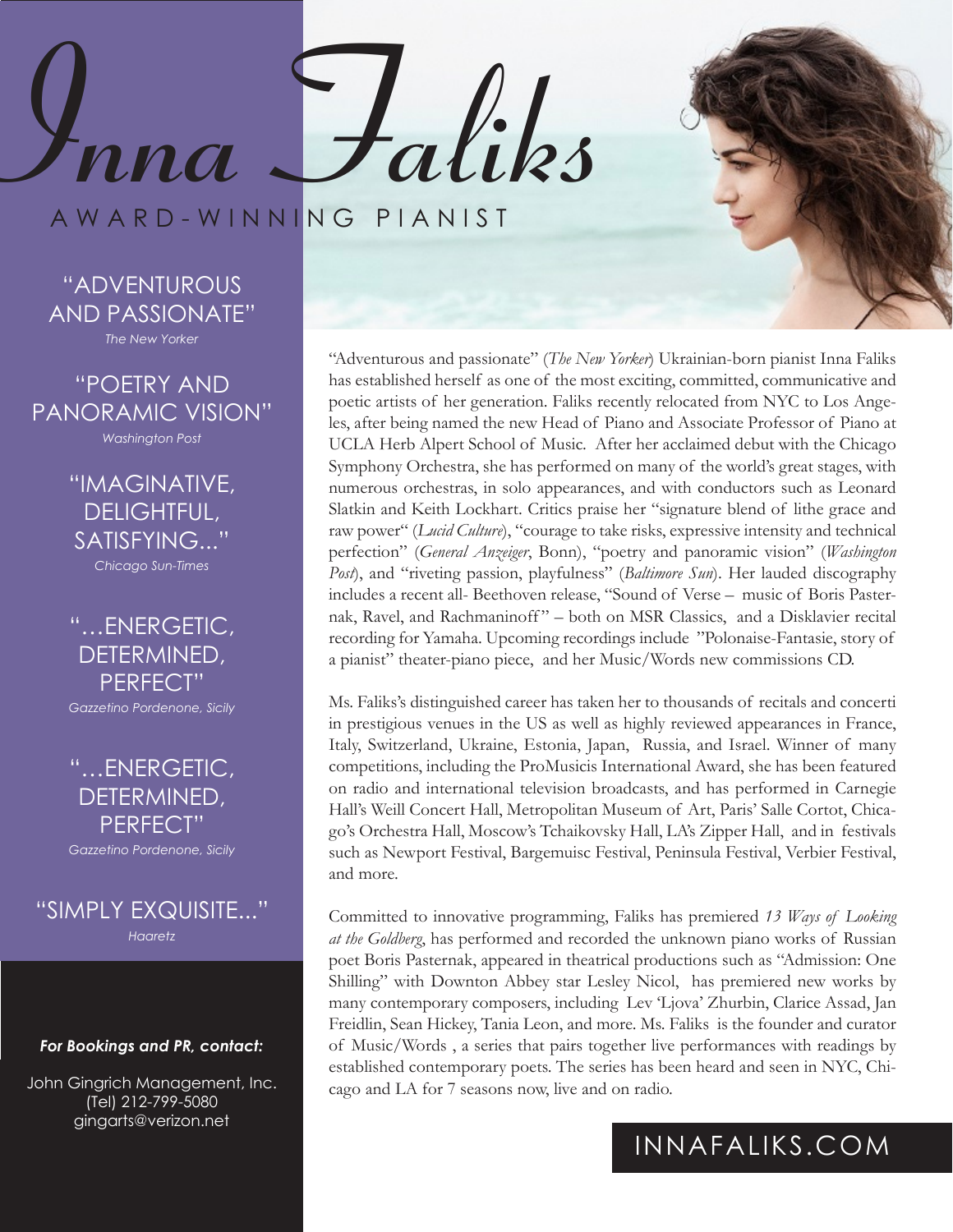

### **Beethoven piano music by Faliks perfectly paired with words of Schiller, Goethe May 2014**

[On "Music/Words" program, May 2 in Nichols Concert Hall, Evanston, Illinois] "Who can object to an all-Beethoven program? Faliks eagerly embraced the challenge of that monumental composer. She opened with his Polonaise in C, which begins with crashing chords, but includes delicate moments. She handled everything deftly, displaying speed and her formidable technique throughout. Her second number was Beethoven's Fantasia, a free flowing fire-and-ice composition. It seemed an ideal match with her temperament... Faliks concluded the night with Sonata No. 32, giving the work a nimble, graceful performance, showing off her dexterity, as well as her dynamic reach... [the concert] was so carefully crafted and delightfully done that it resembled a salon experience. This imaginative event lasted just over an hour, but was as satisfying, actually even more so, than a program twice its length."

# lassica **MINNESOTA PUBLIC RADIO**

#### **Regional Spotlight: Inna Faliks May 9, 2013**

A soloist in total command of her instrument and in love with the music will silence any audience. It's as if the music is so full of meaning and, well, just fun that members of the audience don't want to miss a single moment.

Part of the magic, too, of the performance of the Mendelssohn Piano Concert No. 1 at the Basilica of St Mary on April 27 was the precision and emotional "color" of the Minnesota Sinfonia led by Jay Fishman. Also, Inna Faliks' piano playing will have you shouting bravo to the radio!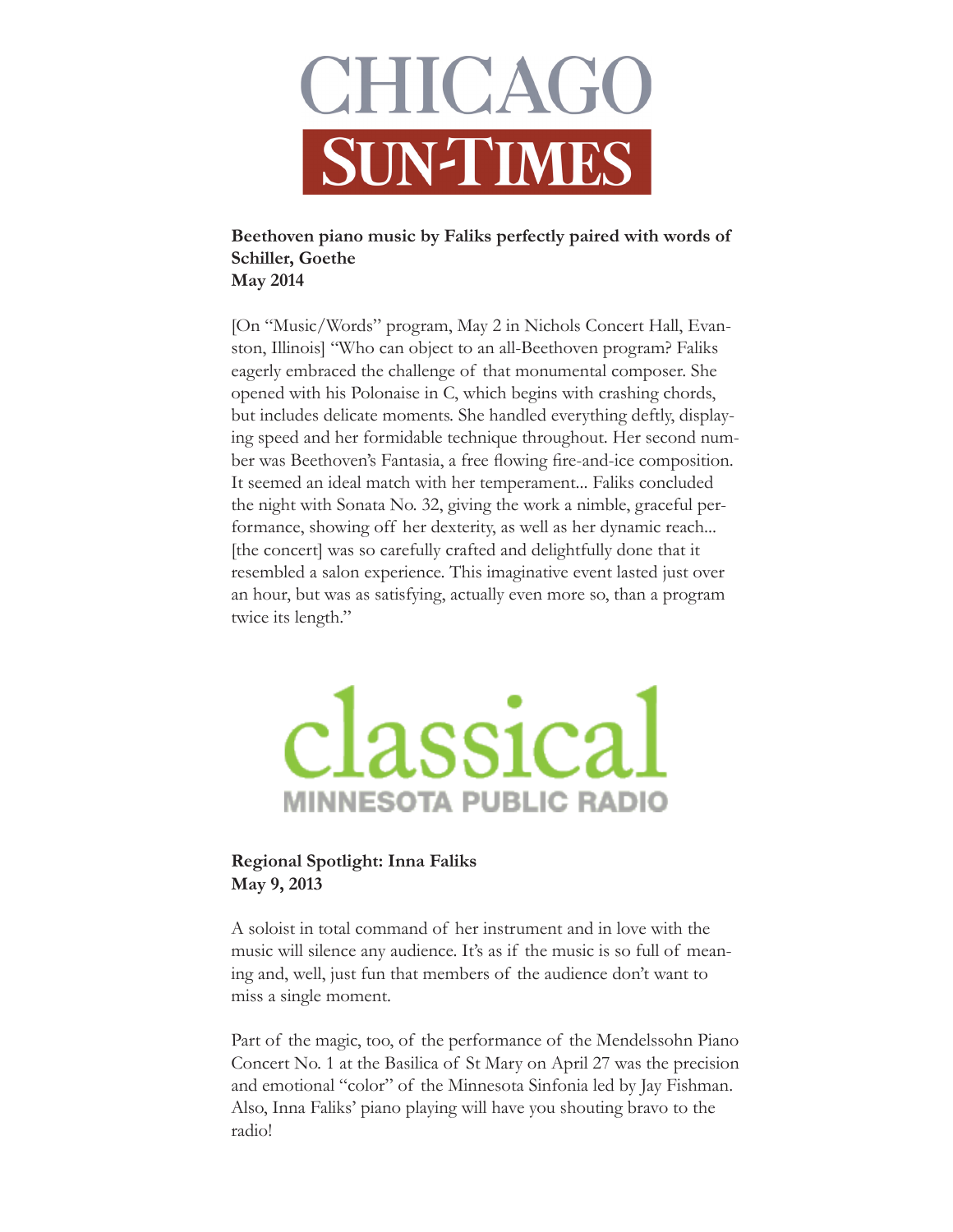## Lucid Culture JAZZ, CLASSICAL MUSIC AND THE ARTS IN NEW YORK CITY

#### **Cross-Pollination at the Gershwin with Inna Faliks February 11, 2012**

Virtuoso pianist Inna Faliks' latest installment of her innovative Music/Words series last night was a throwback to the Paris salons of the late 1800s, in the aptly lowlit atmosphere of the back room at the Gershwin Hotel. As she describes it, the concept of the series is to match music with poetry that shares a mood or evokes similar emotions, rather than referring to specific ideas or events. As an attempt to link two worlds that otherwise don't usually intersect, it's an admirable idea. Musically, this program was extremely diverse, spanning from classical to late Romantic, with Faliks pulling one of the obscurities she's so fond of out of the woodwork as well. Lyrically, it was surreal, impactful, and relevant. Poet Tom Thompson doesn't waste words: he finds the logic in cruel irony, assembles scenes vividly yet economically, and makes connections – like the commonalities in the desires of a child at play and a hungry spider – that might seem farfetched at face value but make perfect sense as he describes them (spiders got a lot of time this time out). "The lake is tired of being a mirror…it closes its one historical eye before we ever get to use it," he observed bleakly. In an understatedly moving account of his son's experience with seizures, Thompson coldly acknowledged how in one culture, people who suffer from them get killed, while in another they're worshipped. A New York water tower became a "wholly owned subsidiary" of the dead leaves that get under the screws that hold it together; people and insects in Central Park shared a fate brought on by their inability to escape their desires. If insightfully ominous, loaded imagery is your thing, Thompson has a couple of collections out from alicejamesbooks that you should investigate.

The music was good too. In between trios of poems, Faliks alternated with pianist Dimitri Dover, who warmed up the performance with the Haydn's uncharacteristically pensive Sonata in C Minor., Hob. 16:20. A bit later, he played three selections from Prokofiev's Romeo and Juliet, the best being the anxiously stately "Montagues and Capulets" scene followed by Mercutio's scampering cinematics. He joined Faliks for a perfectly synchronized four-handed take of another uncharacteristic piece, Liszt's reflective, remarkably terse Symphonic Poem #4: Orpheus, eventually ending the show with three intuitive, energetic Debussy preludes and then a rather stern take on Chopin's Scherzo No. 2, Op. 31.

Although the program put her on the bill lower than Dover and Thompson, Faliks was still the star of this show, playing with her signature blend of lithe grace and raw power, particularly as she made her way through the nocturnal scenes of Liszt's Harmonies du Soir, and then the composer's transcription of Paganini's La Campanella, which she imbued with playful charm and then maintained it all the way through the dance's knotty, rapidfire thicket of staccato. Her obscurity du jour turned out to be 20th century Russian composer Rodion Shchedrin's Basso Ostinato, a fascinatingly biting, expansively acidic prelude that built from a walking bassline to echoes of Alban Berg and Vincent Persichetti. Faliks' next program in the Music/Words series, on April 22 at 7:30 PM at the Cornelia Street Cafe with Brazilian pianist Clarice Assad and poet Irina Mashinski promises to be equally intriguing.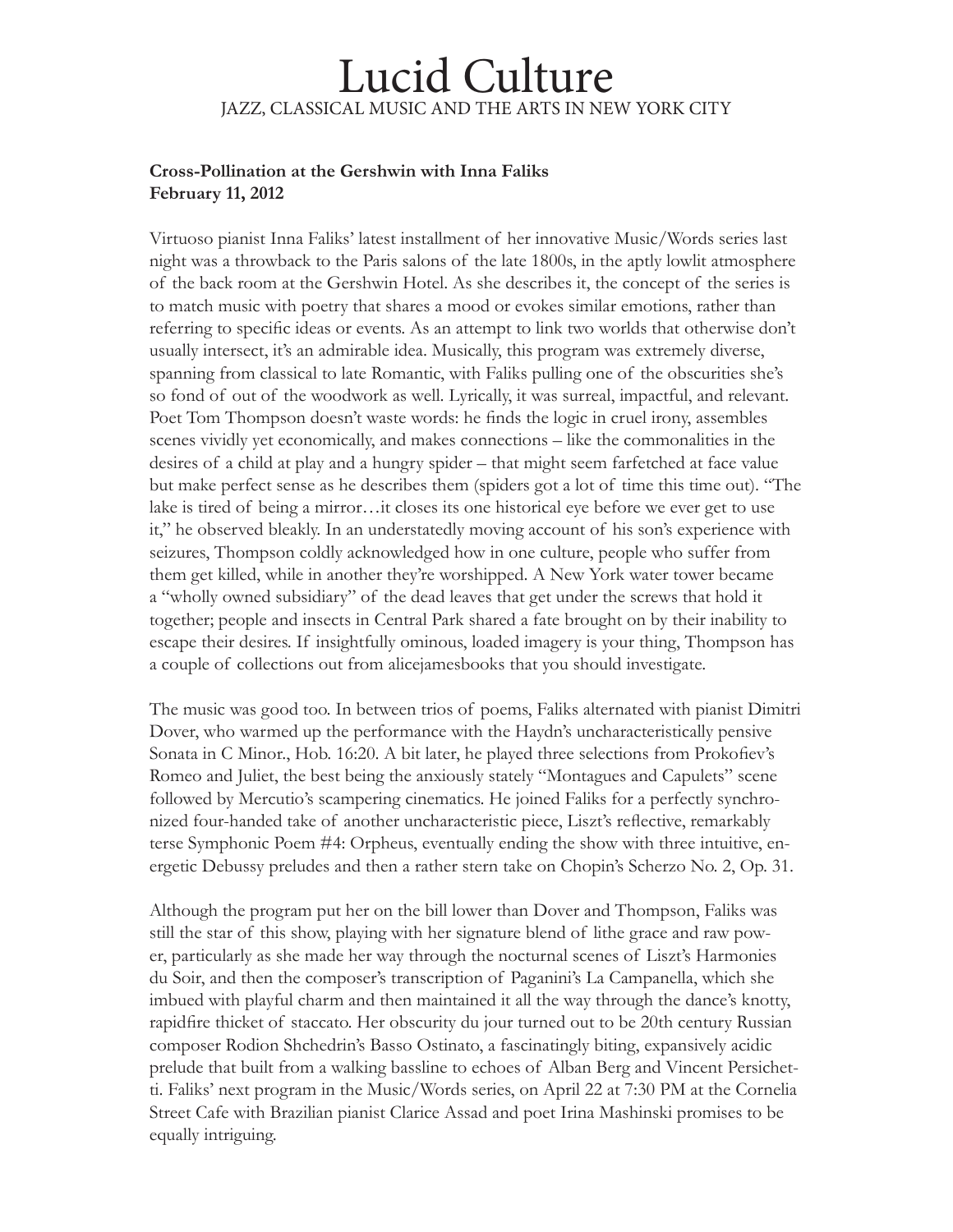

"Words & Music" with poet Ellen Bass & pianist Inna Faliks by Richard Lynde February 27, 2015

On Sunday, February 22, 2015, in a wonderful hybrid recital of "Music/Words" Santa Cruz Poet Laureate Ellen Bass and internationally acclaimed pianist Inna Faliks alternated readings of deft, quiet, deep verse with keyboard performances that crackled with high energy always under control. The nearly full house at Peace United Church of Christ, Santa Cruz, came on Sunday February 22nd to what Distinguished Artists Concert & Lecture Series' John Orlando described as "in the midst of our 30th year." Many in the audience were well familiar with the words of Bass, and they alternated with the sounds of the magnificent Yamaha flagship CFX concert grand, rightly praised by the pianist. Each woman displayed formidable talents separately, their uniting character that of profundity. While Bass achieved this via brief, aphoristic, free verse literally understandable to middle school students, the pieces chosen by Faliks ranged from very few notes in Mozart, more in Liszt, a lot in Brahms, and a torrent in our contemporary Rodion Schedrin.

Inna Faliks began the "Music/Words" series in New York, and with her recent relocation as head of the Herb Alpert Piano Department at UCLA, has continued this unique and memorable practice to our state and county. In Ellen Bass, she could not have picked a better partner. Our poet said that for her this new way of thinking about music is "a conversation." It began with her quiet reading of "Relax," about bad things that will happen, such as fungus on tomatoes, cats run over, even a lesbian wife, all stated with a wry humor: like those to follow, what she called "talking poems" meant to be read aloud, something she is very good at. Faliks then took to the keyboard in Schedrin's (b. 1932) "Basso Ostinato," a blizzard of sound that was wild, fast, jazzy like Gershwin and reflective of Prokofiev and Stravinsky, a tour de force with underlying humor and perfect control.

Then Ellen Bass read again, this time, "Jazz," about sending her poems out into the world as if a child, a modern take on our great 17th century American Ann Bradstreet's own similar feelings. In "Waiting for Rain" she tells how the ancient philosopher Lucretius got her through the night with his idea of atoms "combining" and "recombining" amid the void. "When you return," magically has eggs going back to shells, "letters unwrite themselves" and diamonds to coal to rotting leaves. Amazing imagery, fresh and immediate.

Next, Inna Faliks played the Mozart (1756-91) "Fantasie in D Minor K. 397," a brief, intensely moody departure from his sonatas, which she made startling with its shifts between the opening Andante, then Adagio than a Presto played almost too fast to hear, but with perfect accuracy to end the high mini drama. Then, in "If you know," Bass told of ticket takers touching palms with concert goers, followed by "God's Grief " with startling images of God, Joan of Arc, Houdini – her words as magical as his magic tricks. In "God in Trouble" a beached whale decomposes, then in "Listening" she imagines having heard Keats read his "Autumn" to a friend. To "words like wine/ I listened with my spine," both funny and profound.

Then in a brilliant stroke for both performers and audience, Faliks departed from the printed program which had Bass reading between movements of the huge Brahms (1833-97) "Sonata No. 2 in F Sharp Minor," written and played by the composer in 1853 when he was "only" 20 and full of storm and stress along with tenderness. In the often fiendishly difficult and architecturally perfect four-movement work, played straight through and received with tumultuous applause, the noble work was the best-performed these ears have heard on this mighty Yamaha since Yevgeny Sudbin in a big Scriabin sonata almost two years ago. The Brahms began with a huge attack blaring forth the "allegro, not too fast but with energy." The "andante with expression" was a stroll with purpose, a meditation that becomes intense and moody, alternating playfulness with severity, then lushness – typical of Brahms, and with Faliks sitting, as usual, with her face right over the keys, as expressive as the notes she was playing. The moving Scherzo was hardly a musical "joke," but a brief lead up to the "Finale," played with a gripping intensity, blazing keys played flat-fingered for speed like Horowitz, then a maternal tenderness like the famous Brahms "Lullaby," coherent in all its many moods, and ending with a big bang. All gave a standing ovation.

Then Bass read three concluding poems, ending with "Reincarnation," not returning as the "totem of a shaman," but rather as an OYS-TER! Very funny, very apt, very original, like all of her works. Faliks then concluded the intermissionless 110-minute program, which passed as if in a dream, with Liszt's (1811-86) "La Campanella," a glittering whimsical bon-bon that left a grateful audience with church bells ringing in our heads.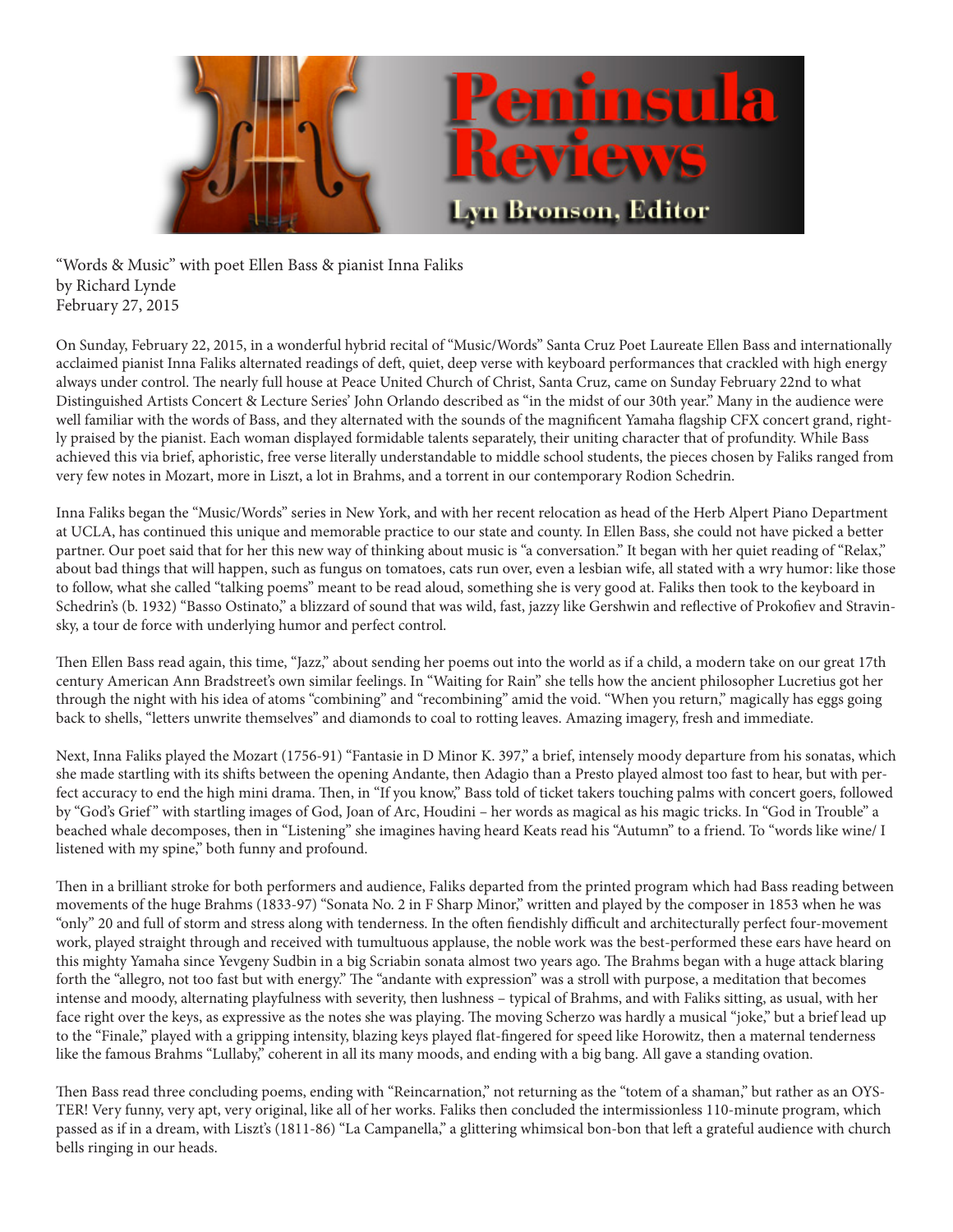

### THE MAGAZINE FOR SERIOUS RECORD COLLECTORS



Review by Jerry Dubin Issue 37:5 Fanfare [May/June 2014]

"Ukrainian-born, New York-based Inna Faliks is a pianist as brimful of ideas as she is endowed with talent. She draws a tone of deep sonority from her Yamaha piano, and one senses in her playing a

technique of such reserves that she doesn't even have to call on all of it for these works. That allows her to concentrate on matters of interpretation and communication, which, in the former case is penetrating, and in the latter, extraordinary.

"I really like, too, the idea of mixing lesser known Beethoven works with more familiar ones; it makes for an interesting program, and in the case of the Fantasia, a fun one. Play it for your friends, while trying not to laugh, and watch their reactions.

"Faliks has yet to become a major presence on record, but with this album and her above-mentioned Sound of Verse now out on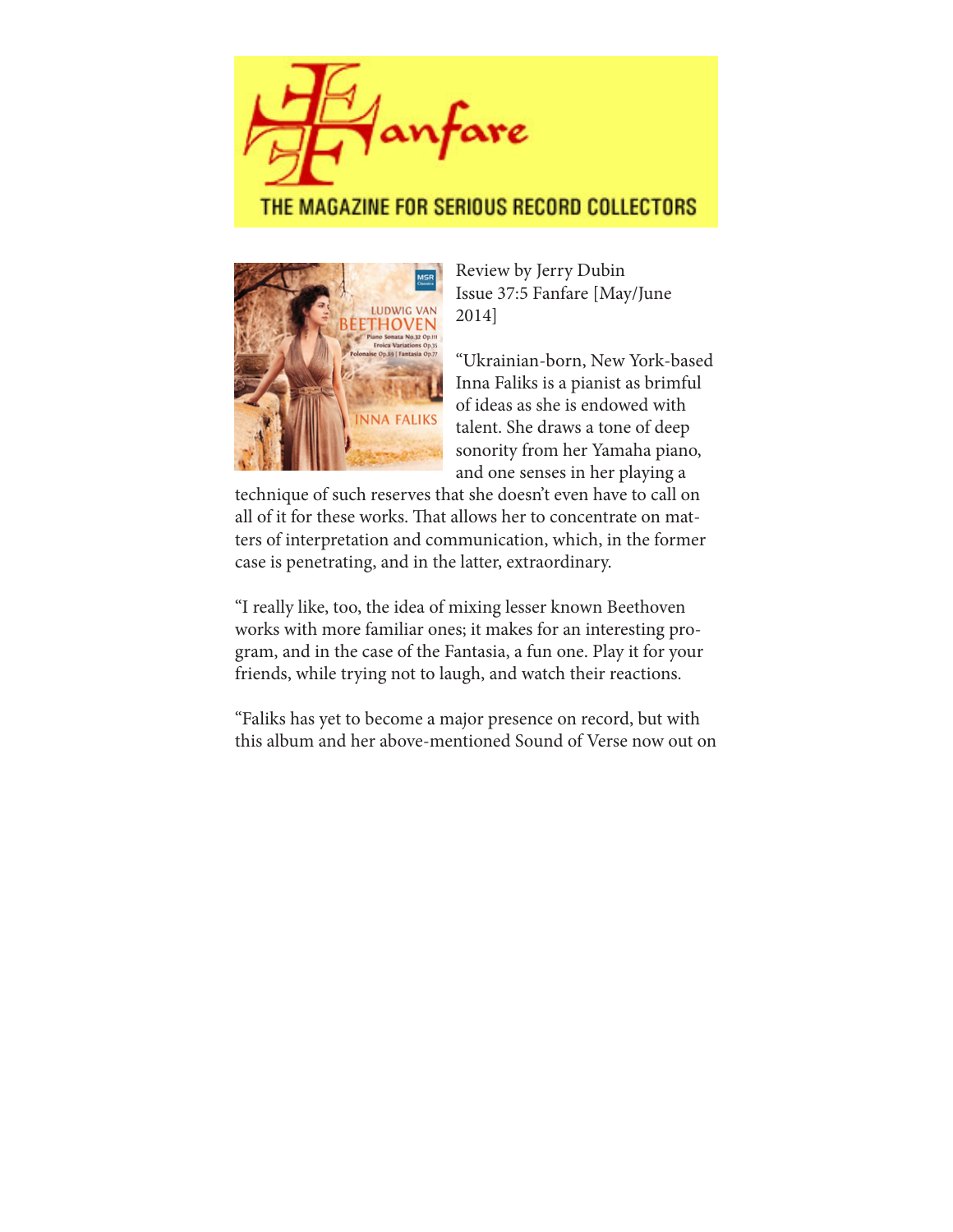# **IL GAZZETTINO.it**

Concert Review By Clelia Delponte March 19, 2014

"A fierce performance; energetic, determined, and perfect for expressing the interior agitation of the Basso Ostinato by Rodion Schredrin, considered the successor of Shostakovich. This was the opening piece of the recent concert at the Fazioli Concert Hall. Inna Faliks takes command of the instrument, molding it in her unique, personal style that clearly has its origins in the Russian school and is fully capable of interpreting the Polonaise op. 89 (Composed during the Congress of Vienna, loved by the rulers of the period, and dedicated to Elizabeth of Russia) in a way that totally annihilates any accusation of frivolousness, revealing a new Beethoven.

"The solidity of her technique and her sense of dynamics also exalt the tragedy and intensity of the "Appassionata", so rich with its silences and arpeggios, forti, fortissimi, until she arrives at the final apotheosis. And then a seldom heard piece composed for Faliks by Lev ljova Zurbin, Sirota: two contrasting melodic ideas accompanying a historic recording, as was done in the post-war years by the avantgarde. In this case, it is a religious Jewish song, sung by the Polish singer Sirota for the Jewish New Year of 1908; a minimalist piece that Faliks imbues with interpretive intensity, making even more heart-rending the evocation of a lost time.

"The pianist also moves securely through all of the varied colours of the Davidsbundlertanze, composed by Schumann, at a time when he was battling against the 'bad taste and bad faith' of critics who had exalted opinions of Italian opera. Written under the alternating pseudonyms of Florestano and Eusebio, the piece was performed by Faliks with emphasis of harmonic adventure, and rich with dynamics and fantasy.

"As an encore, she performed an explosive Campanella by Paganini-Liszt, and followed that with Tchaikovski's 'Barcarola'. Executed with a lulling and even timing, it showed the most delicate and moving tones."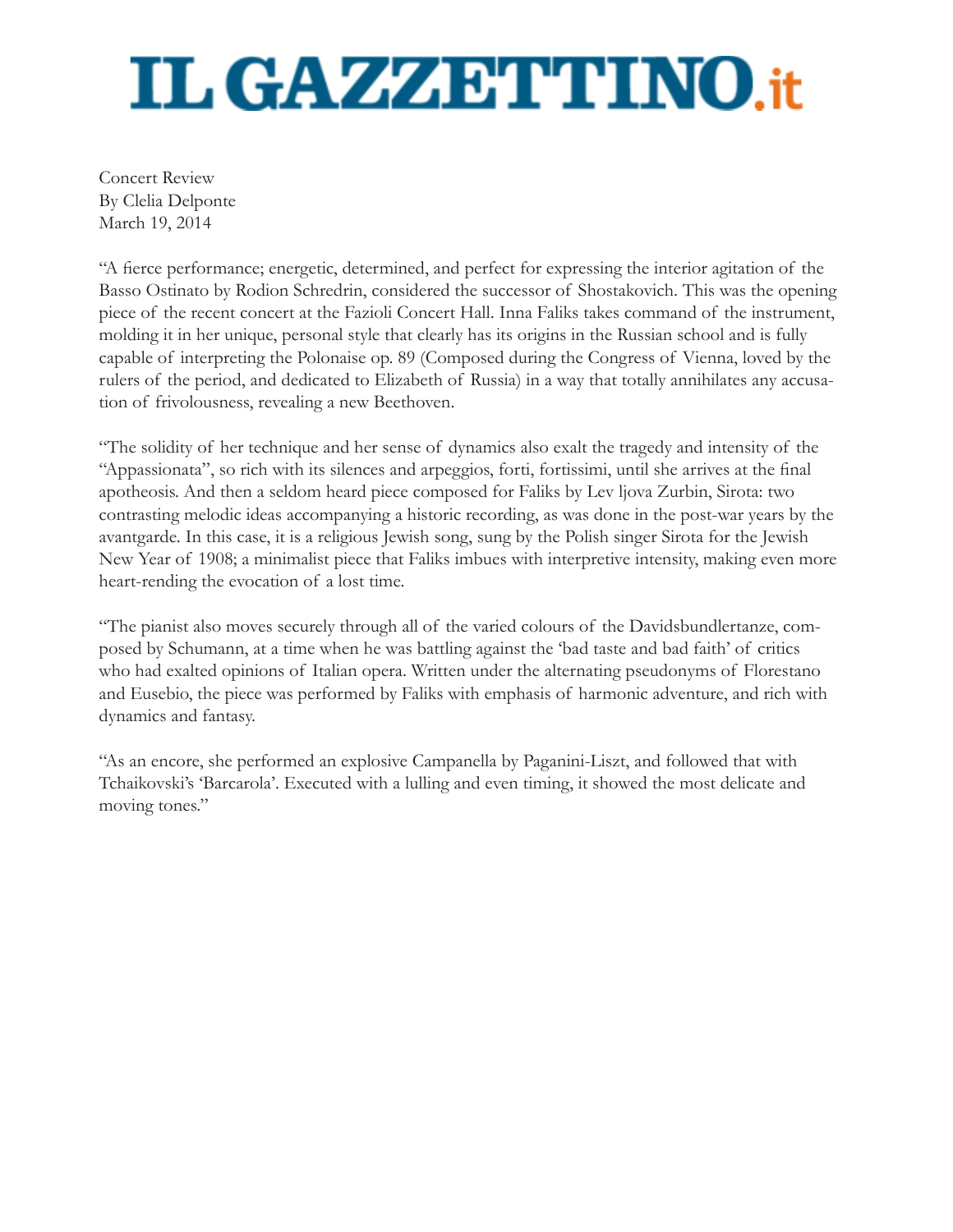# **American Record Guide**

independent critics reviewing classical recordings and music in concert



**Album Review By James Harrington May 2014**

"In the old days of stores with a large selection of classical CDs, I browsed for hours and would have purchased this on the basis of its content alone. Here is my favorite piano sonata and my favorite set of variations, in a program with a couple of compositions I didn't know — an unbeatable Beethoven recital. Played with strength and imagination, the performances are hard to beat. The program is perfectly ordered, opening with the

lighter-weight but charming Polonaise, followed by the hefty Variations. The Fantasia is a substantial eight-minute work vaguely reminiscent of Bach's Chromatic Fantasy and offers an interesting break before one of the greatest piano works of all time, Beethoven's final sonata.

"Faliks's excellent first CD included Rachmaninoff Sonata 2 and Gaspard de la Nuit (MSR 1333, Jan/ Feb 2010). I have seen her perform in New York on two occasions and have a non-commercial earlier recording of Sonata 32. She teaches at UCLA and performs all over the USA and also in Italy and Israel. She is a pioneer in Yahama's newest technology that allows long distance playing and teaching piano via the Internet, video, and their Disklavier recording and reproducing pianos.

"Her competition in the big pieces is formidable. I have spent many years listening to Richter (Olympic 339, May/June 1994) and Brendel (Vox 3017, Mar/Apr 1993) play the variations, and with this new recording in my collection, I doubt that I'll return to the old favorites as often. I find a couple of these variations rare examples of Beethoven's musical humor — and Faliks does not miss them. I don't have a specific favorite for the sonata, though I've seen Barenboim perform it twice (EMI 72912, Mar/Apr 1999). Faliks captures the turbulent aspect of the first movement just right. From the stately theme to the jazzy dance elements of the middle variations to the heaven-bound trills in the upper reaches of the piano, II balances perfectly.

"I have purchased many CDs on the basis of their content. Rarely have performances measured up to the music as well as here."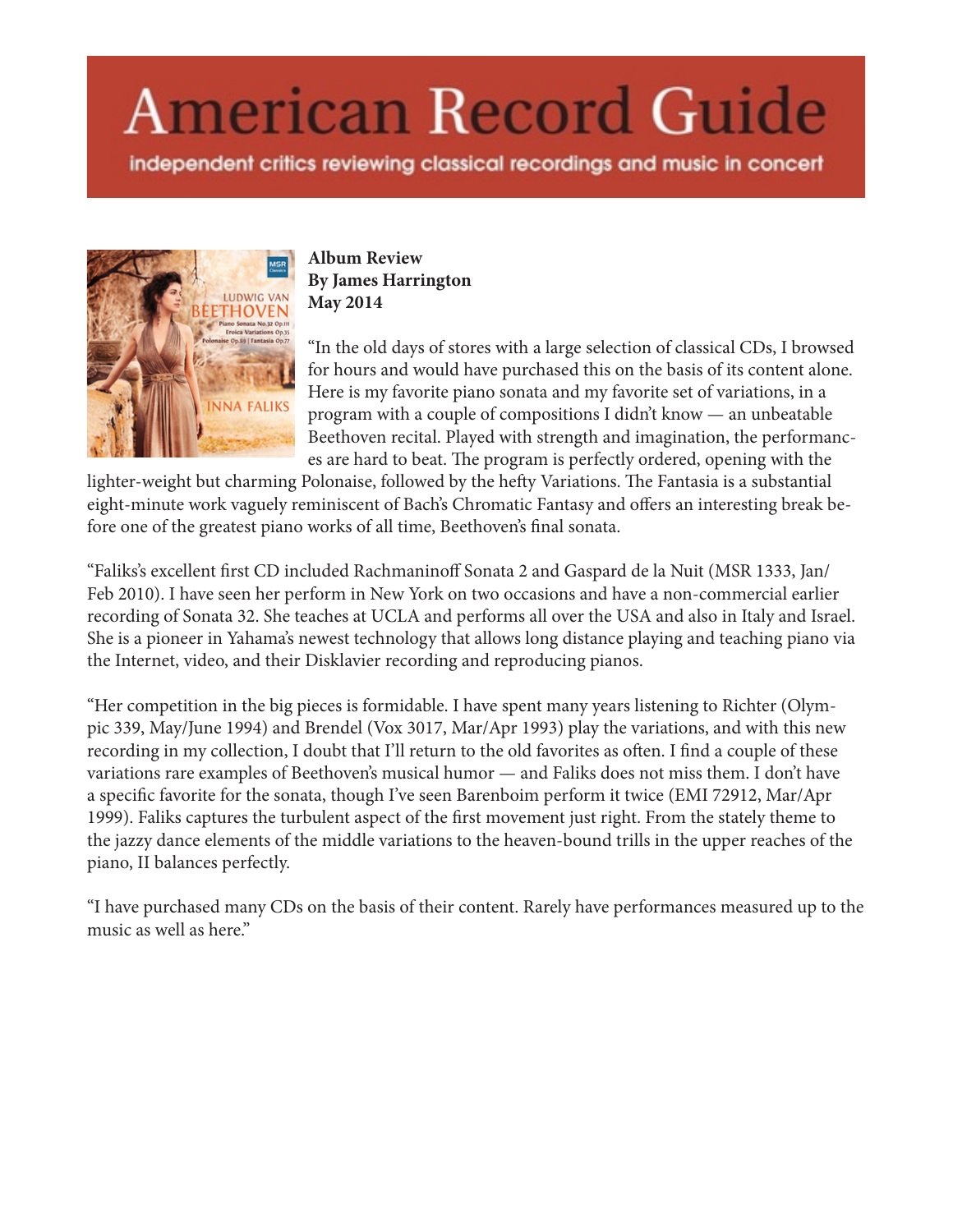# more hi-res disc reviews than any other publication

web magazine for music, audio & home theater



#### **Album Review By Steven Ritter January 2014**

Beethoven's last piano sonata is somewhat of the odd bird; often people ask "where is the last movement?" In fact, the first movement itself is so perfect in structure, so complete in total that when we get to the longer two-thirds of the whole last movement it can almost feel like a separate work, so worn out are we at the conclusion of the first. But the amazing complexities and almost three-dimensional imaginings of the second movement variations, the jazzy arches (yes, jazz) creative explosions that

take place in this final sonata utterance are little less than astounding in their breadth, and transport us to another time and place, or, rather, other times and places.

Variations are of course the essential theme of this disc. The "Eroica" Variations use the familiar theme from his Creatures of Prometheus and Symphony No. 3 to good effect, actually expanding on what we sometimes wish had gone on longer in the symphony. The piece is a piano tour-de-force that calls for big statements largely writ—no subtleties of expression are allowed here in the same way that many of the composer's other piano works allow. The piece is to be played with boldness and lots of color-laden contrasts in texture and dynamics.

The Fantasia is a piece that is not played all that often, and enters into a rather Lisztian prelude of forcefulness and tremendous virtuosity. Though the notes call it a "soul sister" of the Choral Fantasy, that work seems to me far more pedantic and controlled that what we have in the Fantasia. This is Beethoven at his most explicitly radiant and ecstatic, not as concerned with form as for feeling.

The Polonaise is a piece from 1814, but hearkens back to Beethoven's earlier Viennese years, and was written for the money. He got 50 ducats for this brash and really entertaining opener, covering the dedicatee's previous owed amount for the Op. 30 Violin Sonatas from 12 years earlier. It's a distinctive opus with a lot to offer.

I was not familiar with Inna Faliks until now, and neither apparently is our site, but one hopes that the newfound acquaintance will be developed further. She is a remarkable Ukrainian pianist with chops to burn, a forceful technique and extremely attentive spirit to that of Beethoven. This is a fine recital in warm, resonant sound that highlights the clarity and reasonable sense of balance and voicing that Faliks brings to the instrument. With a desirable program to boot, this is an easy item to recommend.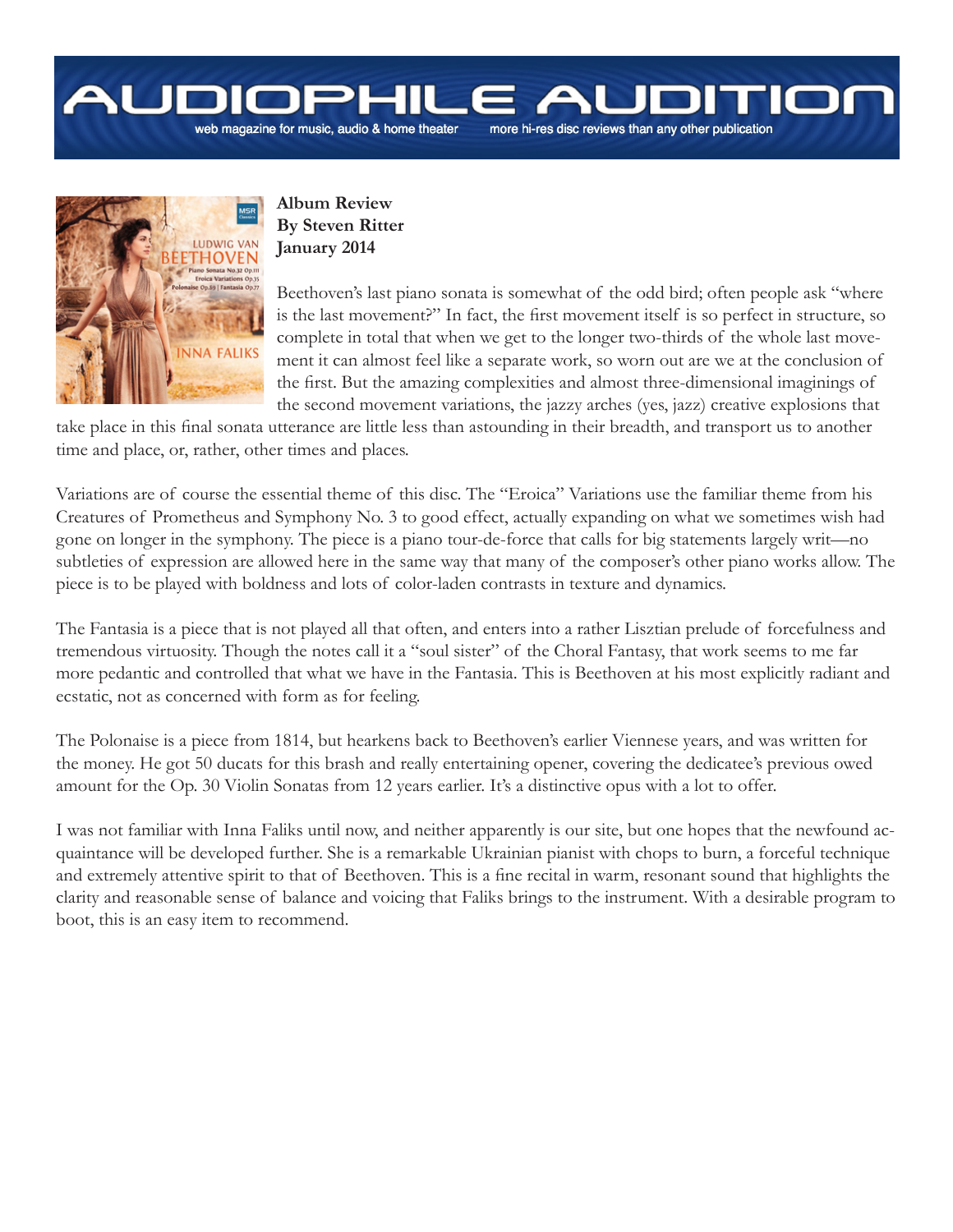# wttw11

**Beethoven...Beautifully A High Priestess of the Piano and Her Early Start on WTTW by Marc Vitali October 2013**

A concert pianist of the highest order, Inna Faliks can be as dramatic or as subtle as a great stage actor. The New Yorker called her performances "adventurous and passionate," reminding me of the first time I saw her play -- in her family's living room nearly 20 years ago.

Born in Ukraine, Inna was recently named a Professor of Piano at UCLA. In between the Soviet Union and California, she grew up in the Chicago suburbs.

In 1994, Inna was one of the stars of WTTW's annual program, The Illinois Young Performers Competition. At the age of 15, she performed Tchaikovsky with the Chicago Symphony Orchestra. I was present at Inna Falik's Orchestra Hall debut that evening 19 years ago because I produced a short profile of her that was part of the program. It was her debut and mine in a sense -- that story was the first story I ever did that made it to air.

An occasional guest soloist on 98.7 WFMT, Faliks has also become a regular at Chicago's annual Beethoven Festival. Festival founder George Lepauw calls her "one of those trail-blazing musicians who are doing more than most to make classical music exciting and accessible.

She won't be performing in Chicago again until spring. But if you want to hear the piano played with power and grace, Faliks has just released a new recording of Beethoven masterworks on the MSR Classics label.